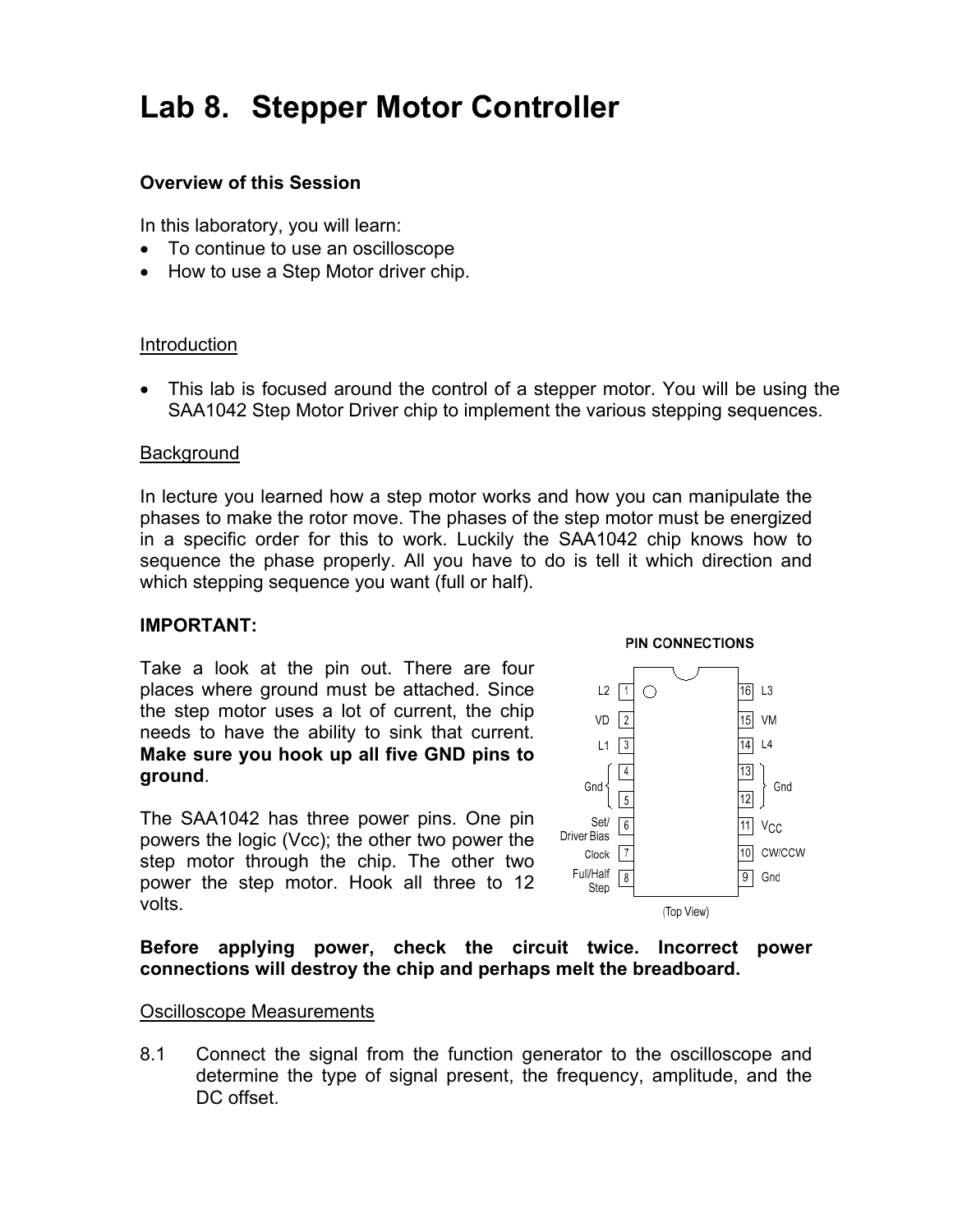# **PART 1: Manual Clocking for Rotation**

Build this circuit.



Pressing the button should advance the step motor. However, due to circuit 'bounce' the SAA1042 may try to advance the motor twice or more even if the motor is not capable of doing this quickly enough. If this is the case, try using a function generator to supply the clock pulses. Set the function generator to create a 1 Hz square wave with a 6 volt amplitude and a 3 volt DC offset.

- 8.2 Once you have built the circuit, use the pushbutton to advance the step motor, step by step. Record the light pattern. Are you in full stepping mode?
- 8.3 Change the stepping mode half stepping. Change the direction also. Feel the step motor. Try to rotate the shaft by hand while its energized. Advance it another half step and try to move it again. Any difference?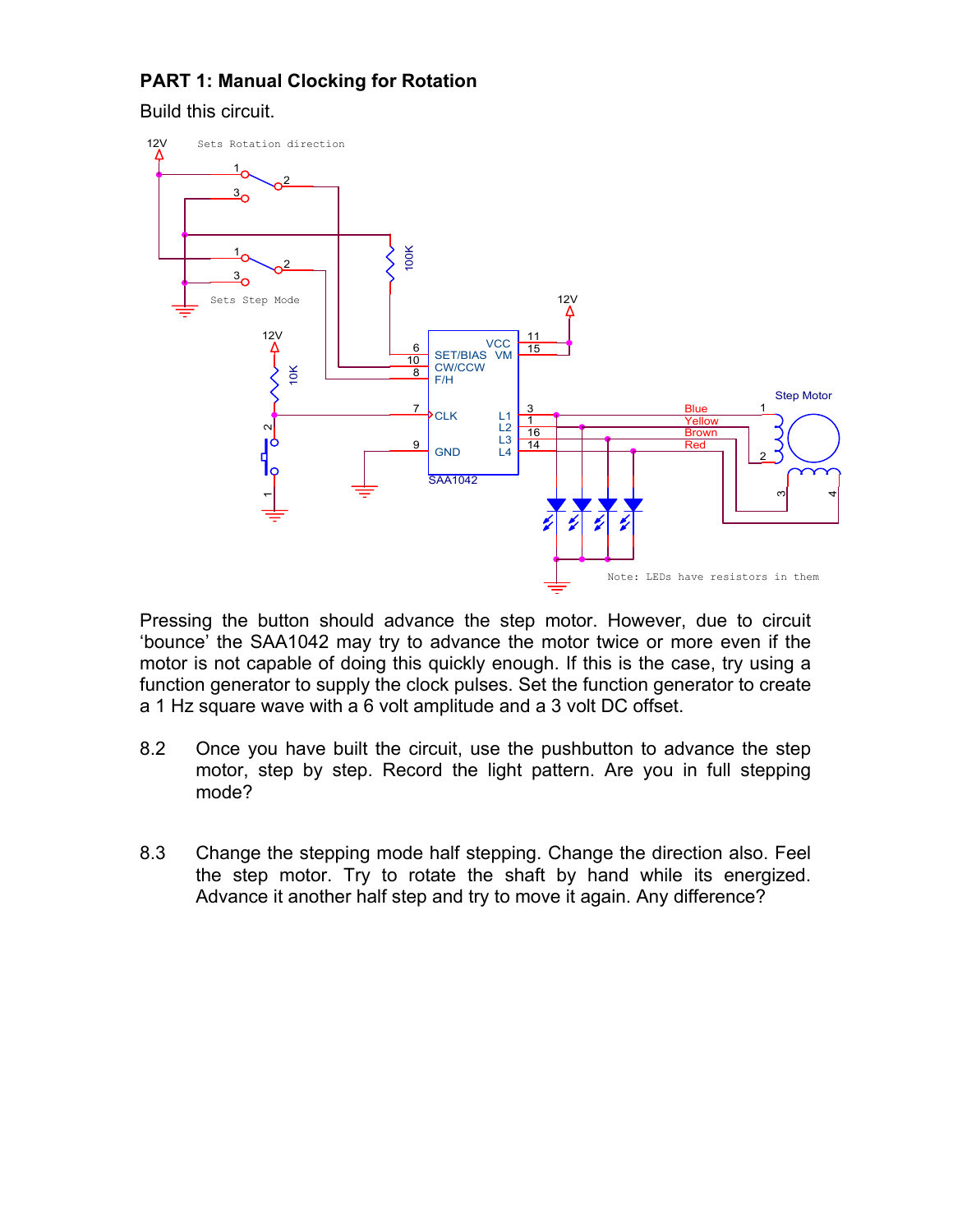# **PART 2: Timer initiated clocking**



The TA will supply you with a 555 circuit. You will have to adapt it to be wired as shown above. If you used a function generator before, the 555 simply replaces it.

- 8.4 Place the step motor drive to be in Full stepping mode and adjust the frequency (by turning the pot) from a slow speed to a fast speed.
- 8.5 What happens when the CLK frequency gets too high?
- 8.6 At what frequency does the stepper motor fail? How fast is the motor turning at this frequency? See the next page on how to calculate the motor speed.
- 8.7 Put the driver chip into half stepping mode.
- 8.8 What is the highest frequency that will still make the step motor work? How fast is the motor turning at this frequency?
- 8.9 Why do you think there is any difference?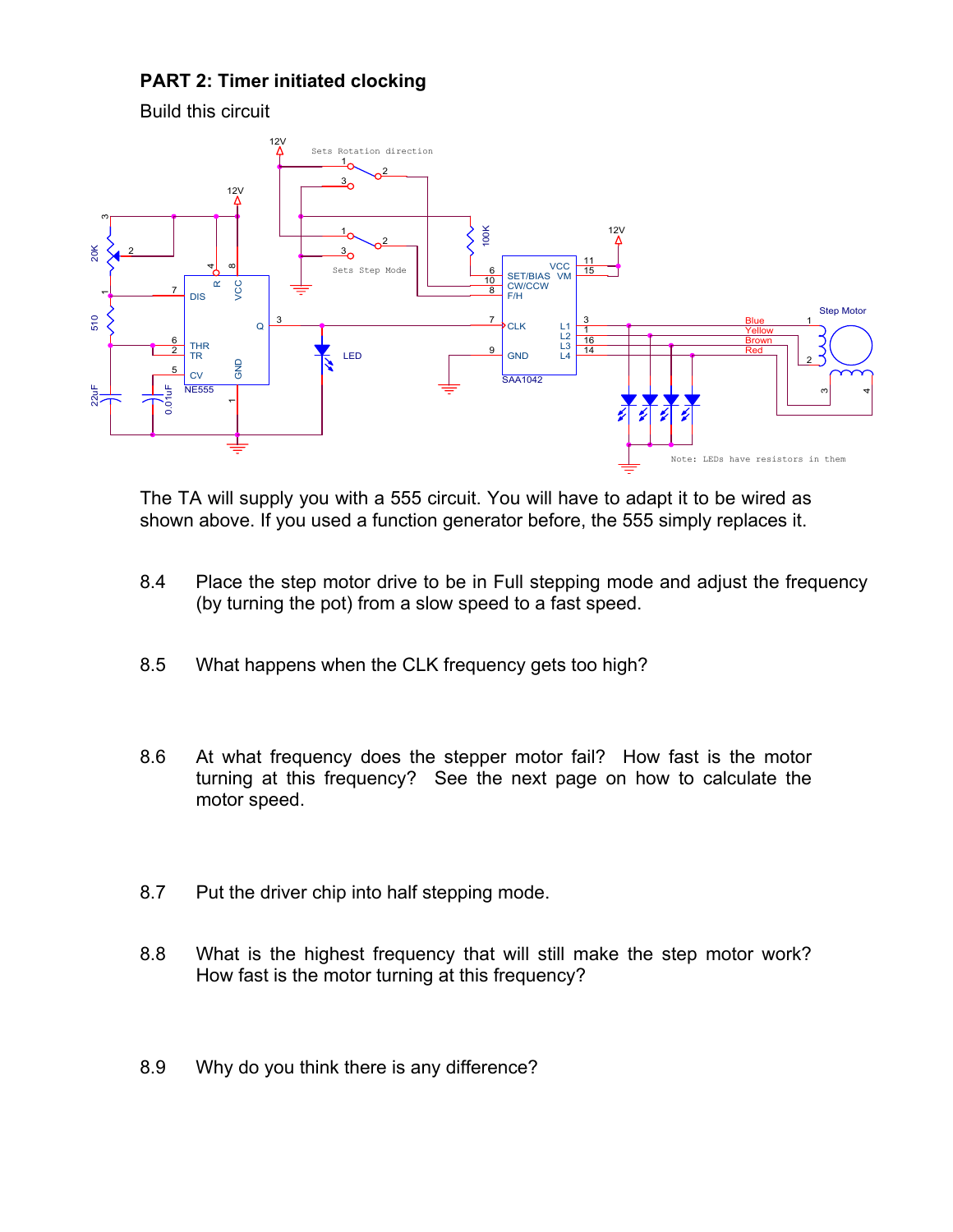# HOW TO CALCULATE MOTOR SPEED

From the data sheet for your motor find the number of degrees per step, N.

From the scope determine the frequency, F.

**Ndegrees Fcycles(steps) 1revolution 60seconds MotorSpeed= 1step 1second 360degrees 1minute Revolutions Minute**  $x \frac{P(y \cos(\text{step}))}{x} x \frac{P(y \cos(\text{step}))}{P(y \cos(\text{step}))} x$ =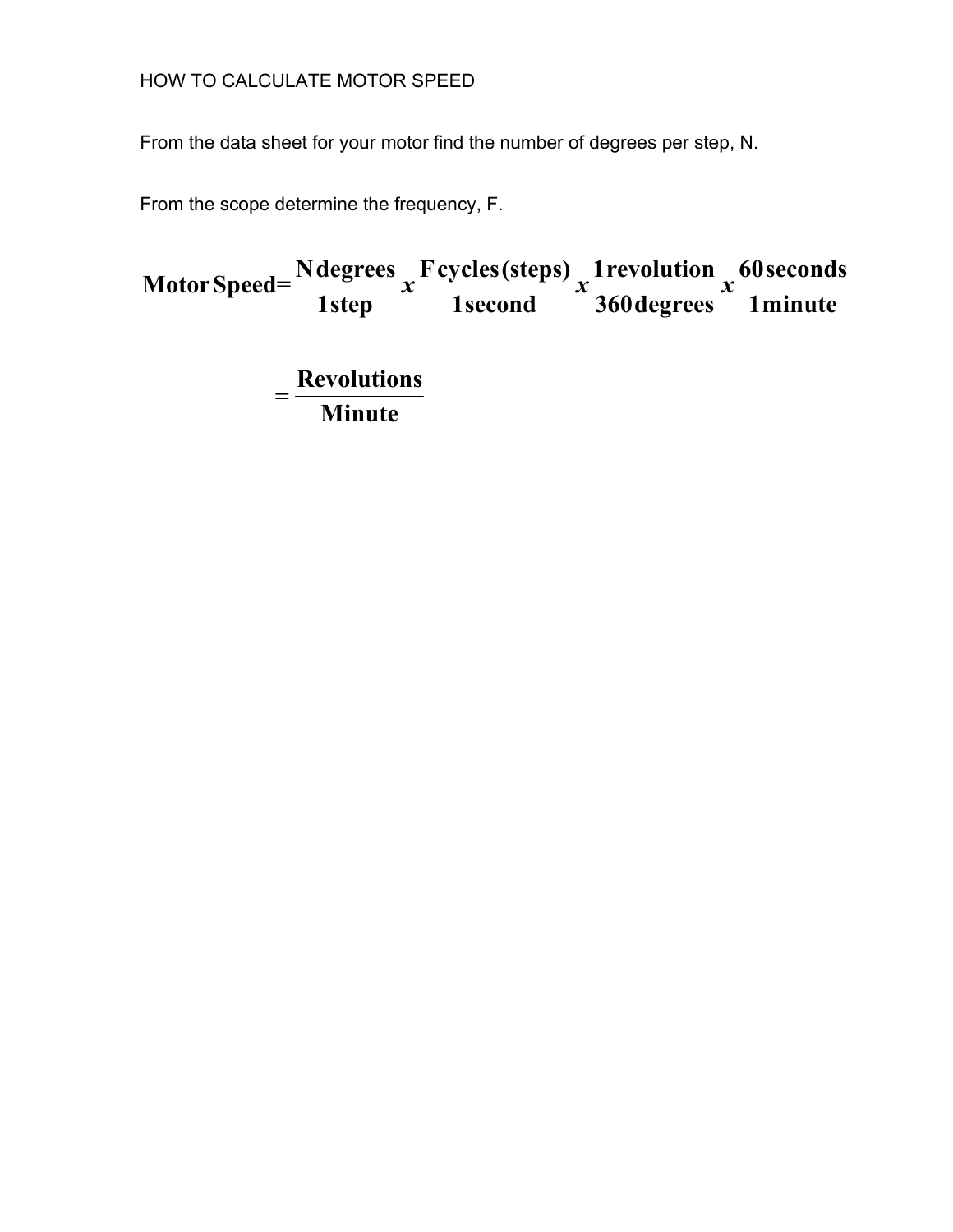# Lab 8 Data sheets

# **Stepper Motor Driver**

The SAA1042 drives a two-phase stepper motor in the bipolar mode. The device contains three input stages, a logic section and two output stages. The IC is contained in a 16 pin dual-in-line heat tab plastic package for improved heatsinking capability. The center four ground pins are connected to the copper alloy heat tab and improve thermal conduction from the die to the circuit board.

- Drive Stages Designed for Motors: 6.0 V and 12 V: SAA1042V
- 500 mA/Coil Drive Capability
- Built-In Clamp Diodes for Overvoltage Suppression
- Wide Logic Supply Voltage Range
- Accepts Commands for CW/CCW and Half/Full Step Operation
- . Inputs Compatible with Popular Logic Families: MOS, TTL, DTL
- Set Input Defined Output State
- Drive Stage Bias Adaptable to Motor Power Dissipation for Optimum Efficiency

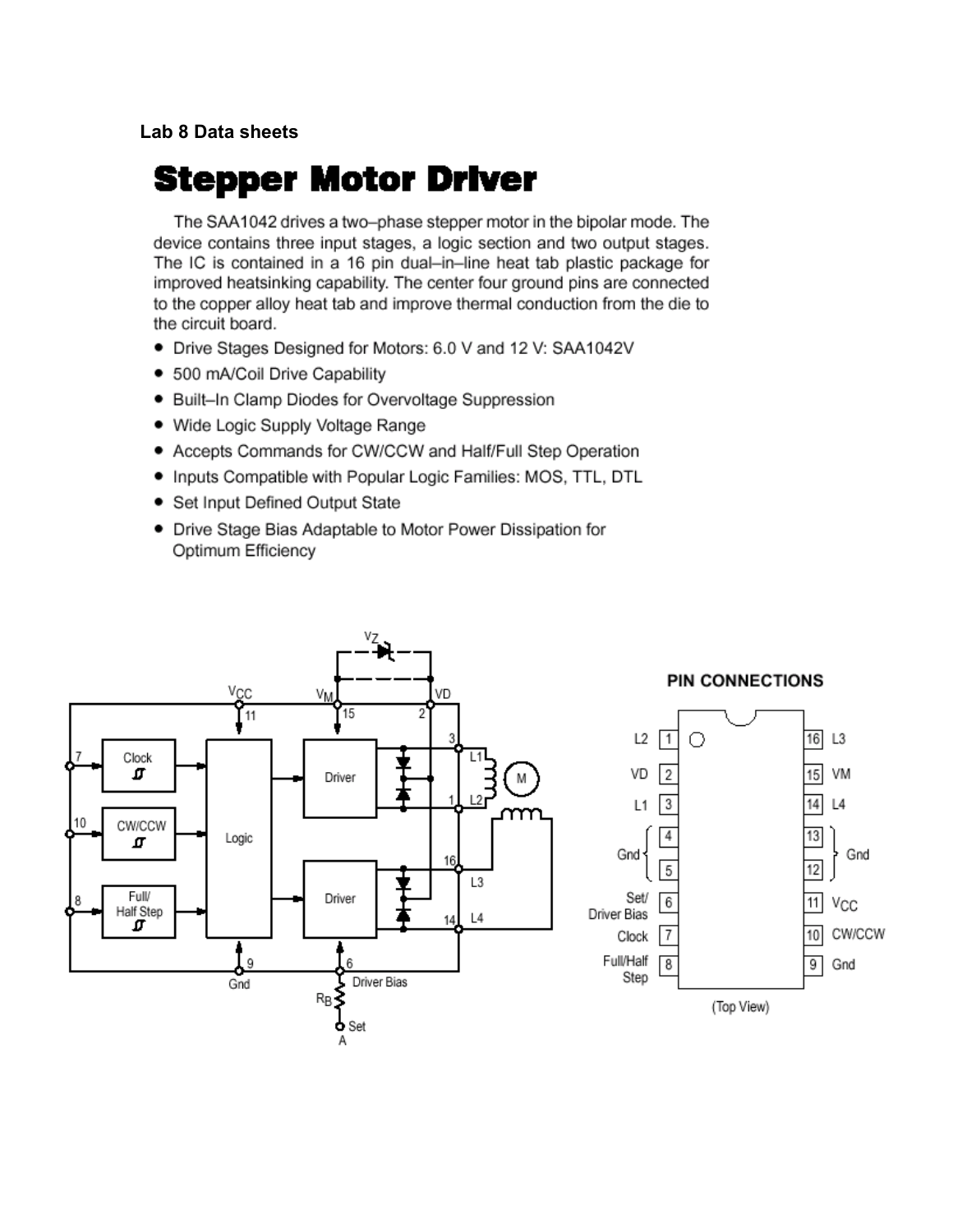### SAA1042 **INPUT/OUTPUT FUNCTIONS**

 $Clock$  - (Pin 7) This input is active on the positive edge of the clock pulse and accepts Logic '1' input levels dependent on the supply voltage and includes hysteresis for noise immunity.

**CW/CCW - (Pin 10)** This input determines the motor's rotational direction. When the input is held low. (OV, see the electrical characteristics) the motor's direction is nominally clockwise (CW). When the input is in the high state, Logic '1'. the motor direction is nominally counter clockwise (CCW). depending on the motor connections.

Full/Half Step - (Pin 8) This input determines the angular rotation of the motor for each clock pulse. In the low state, the motor will make a full step for each applied clock pulse, while in the high state, the motor will make half a step.

 $V_D$  – (Pin 2) This pin is used to protect the outputs (1, 3,14, 16) where large positive spikes occur due to switching the motor coils. The maximum allowable voltage on these pins is the clamp voltage (V<sub>clamp</sub>). Motor performance is improved if a zener diode is connected between Pin 2 and 15, as shown in Figure 1.

The following conditions have to be considered when selecting the zener diode:

$$
V_{\text{clamp}} = V_M + 6.0 V
$$
  

$$
V_Z = V_{\text{clamp}} - V_M - V_F
$$

where:  $V_F =$  clamp diodes forward voltage drop (see Figure 4)

 $V_{\text{clamp}}$ :  $\leq$  20 V for SAA1042V  $\leq$  30 V for SAA1042AV

Pins 2 and 15 can be linked, in this case  $V_Z = 0$  V.

Set/Bias Input - (Pin 6) This input has two functions:

- 1) The resistor R<sub>B</sub> adapts the drivers to the motor current.
- 2) A pulse via the resistor  $R_B$  sets the outputs  $(1, 3, 14, 16)$  to a defined state.

The resistor R<sub>B</sub> can be determined from the graph of Figure 2 according to the motor current and voltage. Smaller values of R<sub>B</sub> will increase the power dissipation of the circuit and larger values of R<sub>B</sub> may increase the saturation voltage of the driver transistors.

When the "set" function is not used, terminal A of the resistor R<sub>B</sub> must be grounded. When the set function is used, terminal A has to be connected to an open-collector (buffer) circuit. Figure 7 shows this configuration. The buffer circuit (off-state) has to sustain the motor voltage (V<sub>M</sub>). When a

pulse is applied via the buffer and the bias resistor (RB), the motor driver transistors are turned off during the pulse and after the pulse has ended, the outputs will be in defined states. Figure 6 shows the Timing Diagram.

Figure 7 illustrates a typical application in which the SAA1042 drives a 12 V stepper motor with a current consumption of 200 mA/coil. A bias resistor (RB) of 56 k $\Omega$  is chosen according to Figure 2.

The maximum voltage permitted at the output pin is  $V_M$  + 6.0 V (see Maximum Ratings table), in this application  $V_M$  = 12 V, therefore the maximum voltage is 18 V. The outputs are protected by the internal diodes and an external zener connected between Pins 2 and 15.

From Figure 4, it can be seen that the voltage drop across the internal diodes is about 1.7 V at 200 mA. This results in a zener voltage between Pins 2 and 15 of:

$$
V_Z = 6.0 V - 1.7 V = 4.3 V.
$$

To allow for production tolerances and a safety margin, a 3.9 V zener has been chosen for this example.

The clock is derived from the line frequency which is phase-locked by the MC14046B and the MC14024. The voltage on the clock input is normally low (Logic '0'). The motor steps on the positive going transition of the clock pulse.

The Logic '0' applied to the Full/Half input (Pin 8) operates the motor in Full Step mode. A Logic '1' at this input will result in Half Step mode. The logic level state on the CW/CCW input (Pin 10), and the connection of the motor coils to the outputs determines the rotational direction of the motor.

These two inputs should be biased to a Logic '0' or '1' and not left floating. In the event of non-use, they should be tied to ground or the logic supply line, V<sub>CC</sub>.

The output drivers can be set to a fixed operating point by use of the Set input and a bias resistor, RB. A positive pulse to this input turns the drivers off and sets the logic state of the outputs.

After the negative going transition of the Set pulse, and until the first positive going transition of the clock, the outputs will be:

L1 = L3 = high and L2 = L4 = low, (see Figure 6).

The Set input can be driven by a MC14007B or a transistor whose collector resistor is R<sub>B</sub>. If the input is not used, the bottom of R<sub>R</sub> must be grounded.

The total power dissipation of the circuit can be determined from Figures 3 and 5:

 $P_D = 0.9 W + 0.08 W = 0.98 W$ .

The junction temperature can then be computed using Figure 8.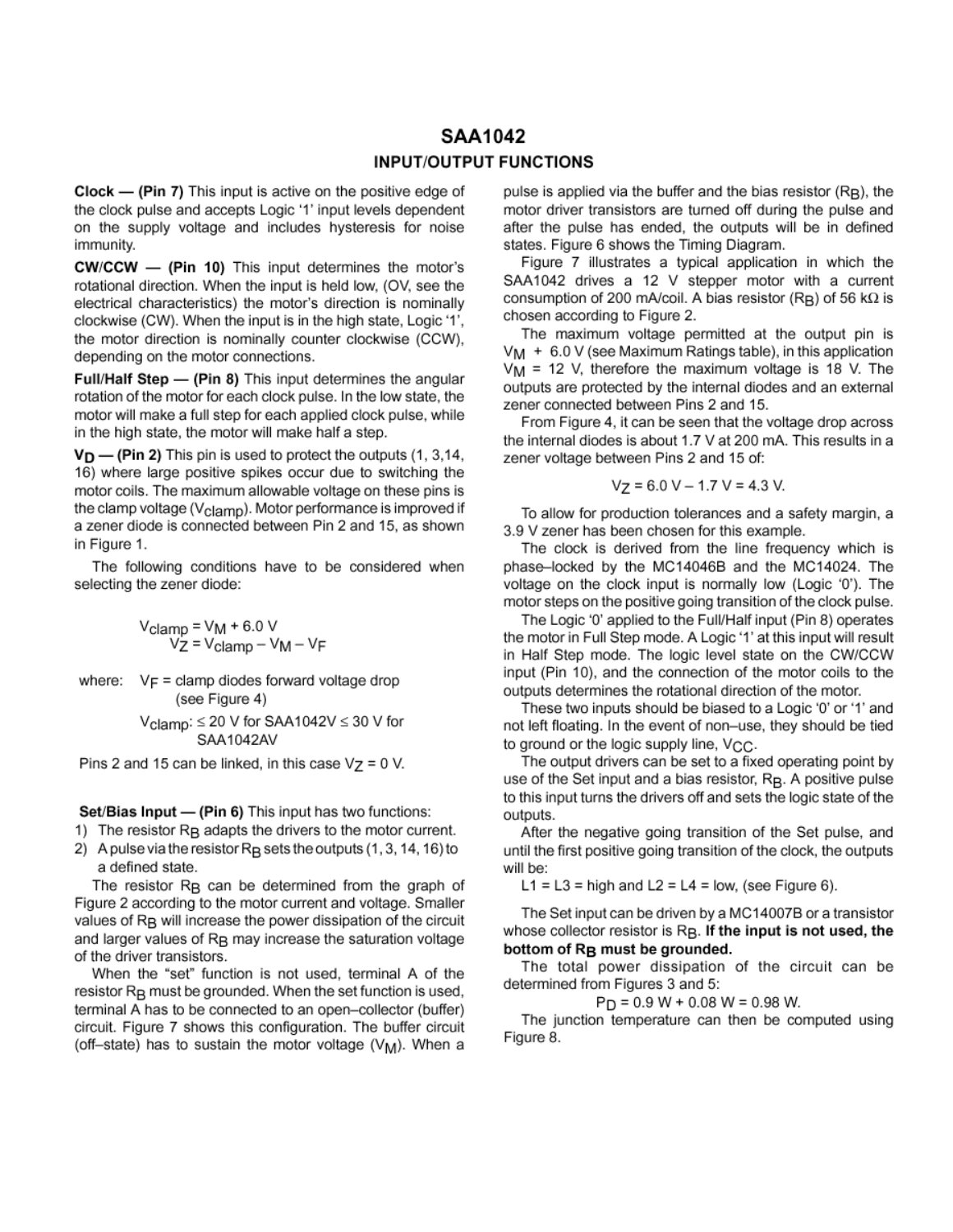# **Lab 8 Example Answer Sheet** page 1

| Name:    | Section Number: |
|----------|-----------------|
| TA init: | Date:           |

8.1 Draw the waveform shown on the oscilloscope. What is the name of this waveform? What is the amplitude, frequency, and DC offset? Show all your calculations.

8.2 Record the light pattern, which represents the phases that are energized. Record the step mode. Is the light pattern correct for full stepping?

8.3 With the mode set to half stepping: Is there a difference in torque with a single phase on as opposed to having two phases on?

8.5 What happens when the CLK frequency gets to high?